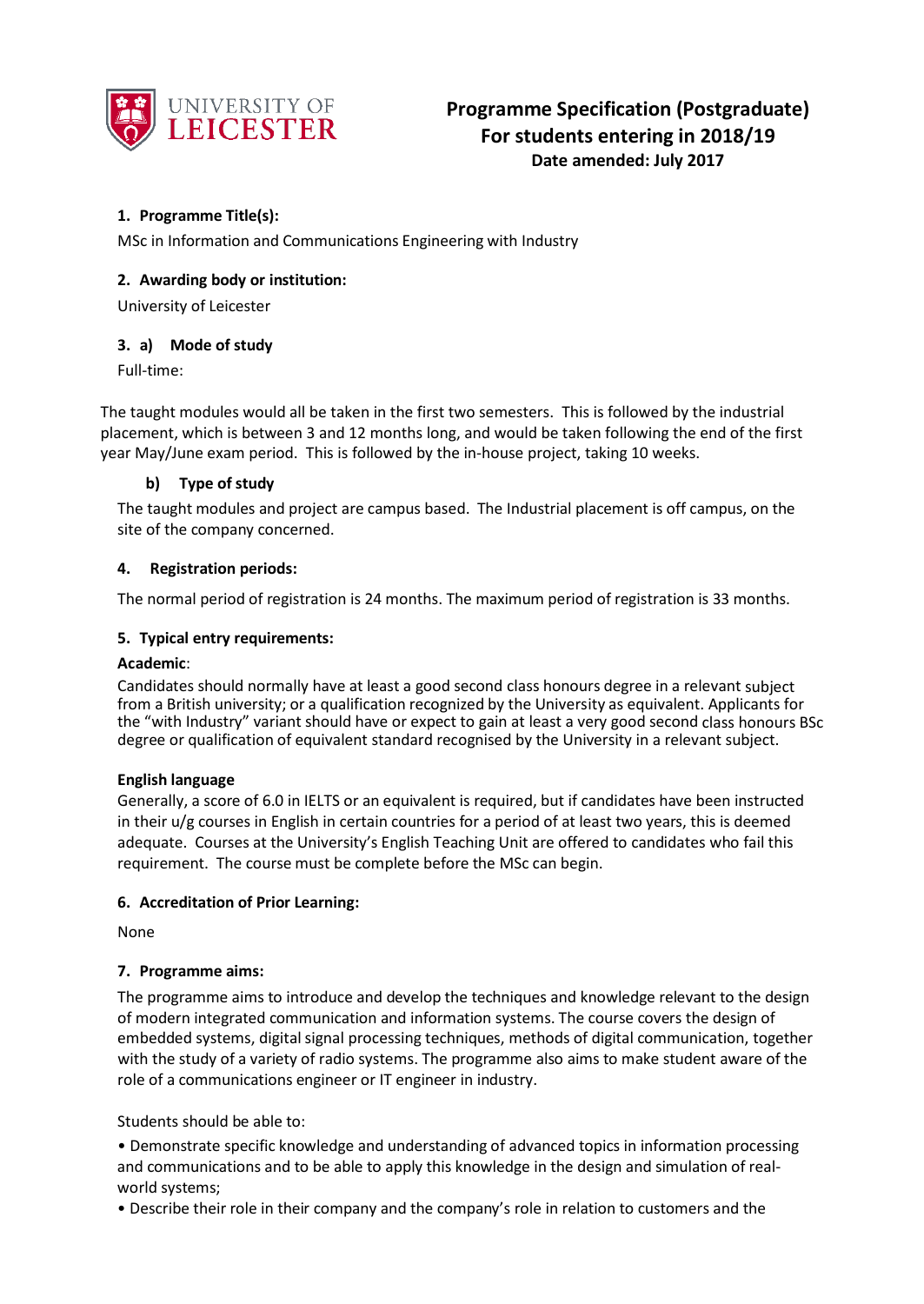industrial sector in which it sits;

• Continue to develop their professional engineering education through CPD programmes of related areas;

• Work effectively as part of both multi- and single-disciplinary teams;

• Demonstrate clear communication skills and be competent users of IT communication techniques (e.g. oral presentation and report writing);

• Pursue research (MSc graduates only);

## **8. Reference points used to inform the programme specification:**

- [The Frameworks for Higher Education Qualifications of UK Degree-Awarding Bodies](http://www.qaa.ac.uk/publications/information-and-guidance/publication?PubID=2843)  [\(Qualifications Frameworks\)](http://www.qaa.ac.uk/publications/information-and-guidance/publication?PubID=2843)
- QAA Master's Degree [Characteristics](http://www.qaa.ac.uk/en/Publications/Documents/Masters-Degree-Characteristics-2010.pdf)
- QAA Benchmarking Statement [Engineering \(2015\)](http://www.qaa.ac.uk/publications/information-and-guidance/publication?PubID=2910)
- PDR report (May 2008)
- **University [Learning Strategy](http://www2.le.ac.uk/offices/sas2/quality/learnteach)**
- University Employability Strategy
- Graduate Survey (2014)
- First Destination Survey
- External Examiner's Reports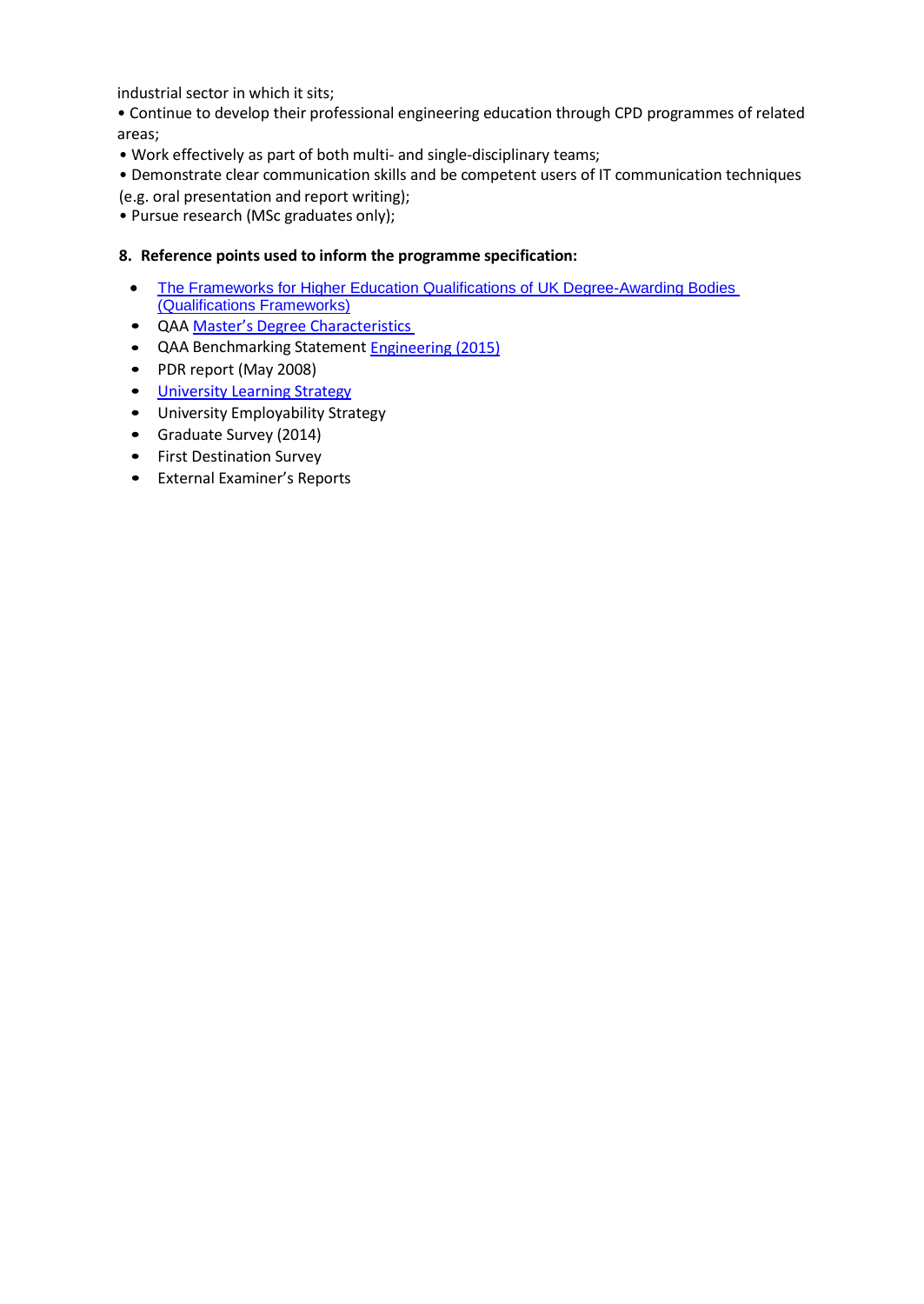| 9. Programme Outcomes:                            |                                            |                                                                 |  |  |  |
|---------------------------------------------------|--------------------------------------------|-----------------------------------------------------------------|--|--|--|
| <b>Intended Learning</b>                          | <b>Teaching and Learning</b>               | <b>How Demonstrated?</b>                                        |  |  |  |
| <b>Outcomes</b>                                   | <b>Methods</b>                             |                                                                 |  |  |  |
|                                                   | (a) Subject and Professional skills        |                                                                 |  |  |  |
| Knowledge                                         |                                            |                                                                 |  |  |  |
| Core knowledge of radio systems,                  | Lectures, Specified reading,               | Module examinations, Laboratory                                 |  |  |  |
| digital communications, digital                   | Laboratory classes, Design                 | and design exercise reports,                                    |  |  |  |
| signal processing and<br>embedded systems         | exercises, Tutorials                       | oral presentations                                              |  |  |  |
|                                                   |                                            |                                                                 |  |  |  |
| Practical experience of the                       |                                            |                                                                 |  |  |  |
| application of Engineering                        |                                            |                                                                 |  |  |  |
| knowledge to real world                           |                                            |                                                                 |  |  |  |
| scenarios, through the                            |                                            |                                                                 |  |  |  |
| industrial placement.                             |                                            |                                                                 |  |  |  |
| Design of modern radio, digital                   | <b>Concepts</b>                            |                                                                 |  |  |  |
| signal processing, and                            | Lectures, Practical classes, Tutorials     | Module examinations, Laboratory<br>and design exercise reports, |  |  |  |
| embedded systems                                  |                                            | oral presentations                                              |  |  |  |
|                                                   | <b>Techniques</b>                          |                                                                 |  |  |  |
| Practical demonstration of                        | Laboratory classes, Individual Project     | Laboratory and design exercise                                  |  |  |  |
| experimental methods,                             | supervision, Practical                     | reports, Individual Project                                     |  |  |  |
| Competent use of a variety of                     | demonstrations, Lectures                   | progress and report, Module                                     |  |  |  |
| engineering design tools.                         |                                            | examinations                                                    |  |  |  |
| Practical experience of the                       |                                            |                                                                 |  |  |  |
| application of Engineering                        |                                            |                                                                 |  |  |  |
| techniques to real world                          |                                            |                                                                 |  |  |  |
| scenarios, through the                            |                                            |                                                                 |  |  |  |
| industrial placement.                             |                                            |                                                                 |  |  |  |
|                                                   | <b>Critical analysis</b>                   |                                                                 |  |  |  |
| Critical appraisal of results.                    | Laboratory, design exercise and            | Laboratory and design exercise                                  |  |  |  |
| Critical review of literature                     | project supervision<br><b>Presentation</b> | reports, Project report                                         |  |  |  |
| Presentation of scientific                        | Tutorials, Module seminars,                | Module presentations,                                           |  |  |  |
| results, Participation in                         | Laboratory classes, Group                  | Individual project report                                       |  |  |  |
| scientific discussion                             | project supervision, Project               |                                                                 |  |  |  |
| <b>Intended Learning</b>                          | <b>Teaching and Learning</b>               | <b>How Demonstrated?</b>                                        |  |  |  |
| <b>Outcomes</b>                                   | <b>Methods</b>                             |                                                                 |  |  |  |
| <b>Appraisal of evidence</b>                      |                                            |                                                                 |  |  |  |
| Experimental methods, Project                     | Lectures, Laboratory classes, Project      | Written examinations, Laboratory                                |  |  |  |
| design                                            | supervision                                | and design exercise reports,                                    |  |  |  |
|                                                   |                                            | Project reports                                                 |  |  |  |
| (b) Transferable skills                           |                                            |                                                                 |  |  |  |
|                                                   | <b>Research skills</b>                     |                                                                 |  |  |  |
| Literature review, Experimental                   | Tutorials, lectures, Laboratory classes,   | Design project, oral presentations,                             |  |  |  |
| design, Laboratory skills, Data                   | Project supervision meetings               | Coursework, Individual project report                           |  |  |  |
| analysis                                          | <b>Communication skills</b>                |                                                                 |  |  |  |
| Report writing, Scientific                        | Industrial experience individual           | Laboratory and design reports,                                  |  |  |  |
| communication, communication                      | presentations                              | Individual project report                                       |  |  |  |
| with peers, non-technical                         |                                            |                                                                 |  |  |  |
| managers, technicians etc.                        |                                            |                                                                 |  |  |  |
|                                                   |                                            |                                                                 |  |  |  |
| Learning how to work and                          |                                            |                                                                 |  |  |  |
| communicate in a modern<br>industrial environment |                                            |                                                                 |  |  |  |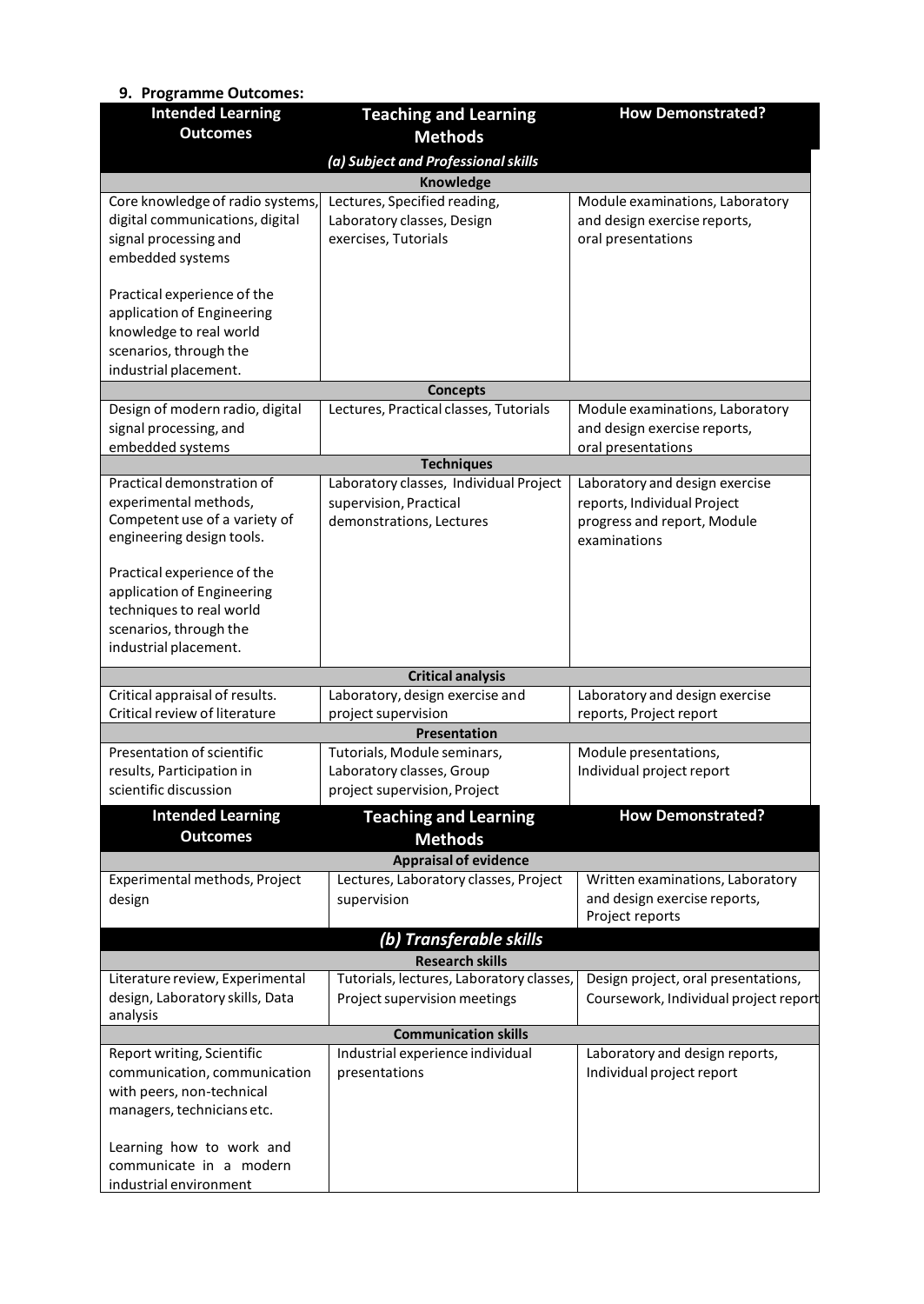| <b>Data presentation</b>          |                                            |                                        |  |  |  |
|-----------------------------------|--------------------------------------------|----------------------------------------|--|--|--|
| Use of IT and statistics to show  | Project supervision meetings,              | Laboratory reports, Individual project |  |  |  |
| general trends in data            | supervision in laboratory classes          | report                                 |  |  |  |
|                                   |                                            |                                        |  |  |  |
| Practical experience of the       |                                            |                                        |  |  |  |
| application of Engineering        |                                            |                                        |  |  |  |
| software within modern            |                                            |                                        |  |  |  |
| industry                          |                                            |                                        |  |  |  |
| Information technology            |                                            |                                        |  |  |  |
| Competent use of a variety of     | Lectures, Laboratory classes, Project      | PC-based examination (EG7012),         |  |  |  |
| engineering design tools. Able to | supervision                                | laboratory reports, Individual project |  |  |  |
| write code for Matlab and         |                                            | report                                 |  |  |  |
| embedded applications             |                                            |                                        |  |  |  |
| <b>Problem solving</b>            |                                            |                                        |  |  |  |
| Recognition, diagnosis and        | Making functioning models and              | laboratory reports, design report,     |  |  |  |
| solution of engineering issues    | explaining their output in of a            | Individual project report              |  |  |  |
|                                   | variety of engineering design tools.       |                                        |  |  |  |
| <b>Working relationships</b>      |                                            |                                        |  |  |  |
| Project management, Working in    | Industry-based experience, laboratory      | Project report, Assessment of          |  |  |  |
| a company                         | classes                                    | supervised project work by mentor      |  |  |  |
| <b>Managing learning</b>          |                                            |                                        |  |  |  |
| Time management, Organization     | Tutorials, Library and IT skills sessions, | Laboratory work design project and     |  |  |  |
| skills, study skills              | Directed reading for design project        | individual project                     |  |  |  |
| <b>Career management</b>          |                                            |                                        |  |  |  |
| Knowledge of how their work fits  | Talk from Student Support in               | Industry report                        |  |  |  |
| into company and into industry    | induction, and reminder in tutorial,       |                                        |  |  |  |
| sector, appreciation of the       | Industry-based experience,                 |                                        |  |  |  |
| knowledge and skills required by  | individual advice from project             |                                        |  |  |  |
| an engineer in a commercial       | supervisor                                 |                                        |  |  |  |
| industrial setting                |                                            |                                        |  |  |  |

# **10. Special features:**

- (i) After completing the eight taught modules and May/June exams in the first year of the course, students will carry out between 3 and 12 months of paid full- time work in an industrial placement. Students will be encouraged to undertake the maximum period of employment possible, to gain the full benefit of experience in industry. Students satisfying the normal PGT criteria for passing taught modules, will aim to start their placement between June and September of the first year and finish it by the end of the May/June exam period of the second year. Companies providing placement opportunities will be made aware of the possible need for students to return to campus briefly in September of the first year for resit exams. On their return from placements, students will carry out an in-house project in the Department, as per the normal non-Industry MSc. The project will be supervised and assessed within the Department. The project title will be decided, in conjunction with the student, while she/he is on placement.
- (ii) During the placement, appropriate support will be provided by the Department as laid out in the Code of Practice on Student Placements published by the Quality Office. An additional member of staff will be employed as an Industrial Placement Officer to arrange the placements and to contact the students each term, answer any concerns they may have and check that they are doing work appropriate for an MSc student and are receiving the necessary support and guidance. Each student will also be assigned to a named Mentor in the industrial placement.
- (iii) During their placement students will undertake a programme of training and practical experience which will be agreed by the placement company and the University, and will be specific to the particular placement.
- (iv) Students will be expected to keep a log-book recording their training and experience which is to be presented for approval to the sponsoring company and the University. After the placement, the student will present a report detailing their work, but also explaining how their skills fit into the team in which they worked, how this team serves the overall company, and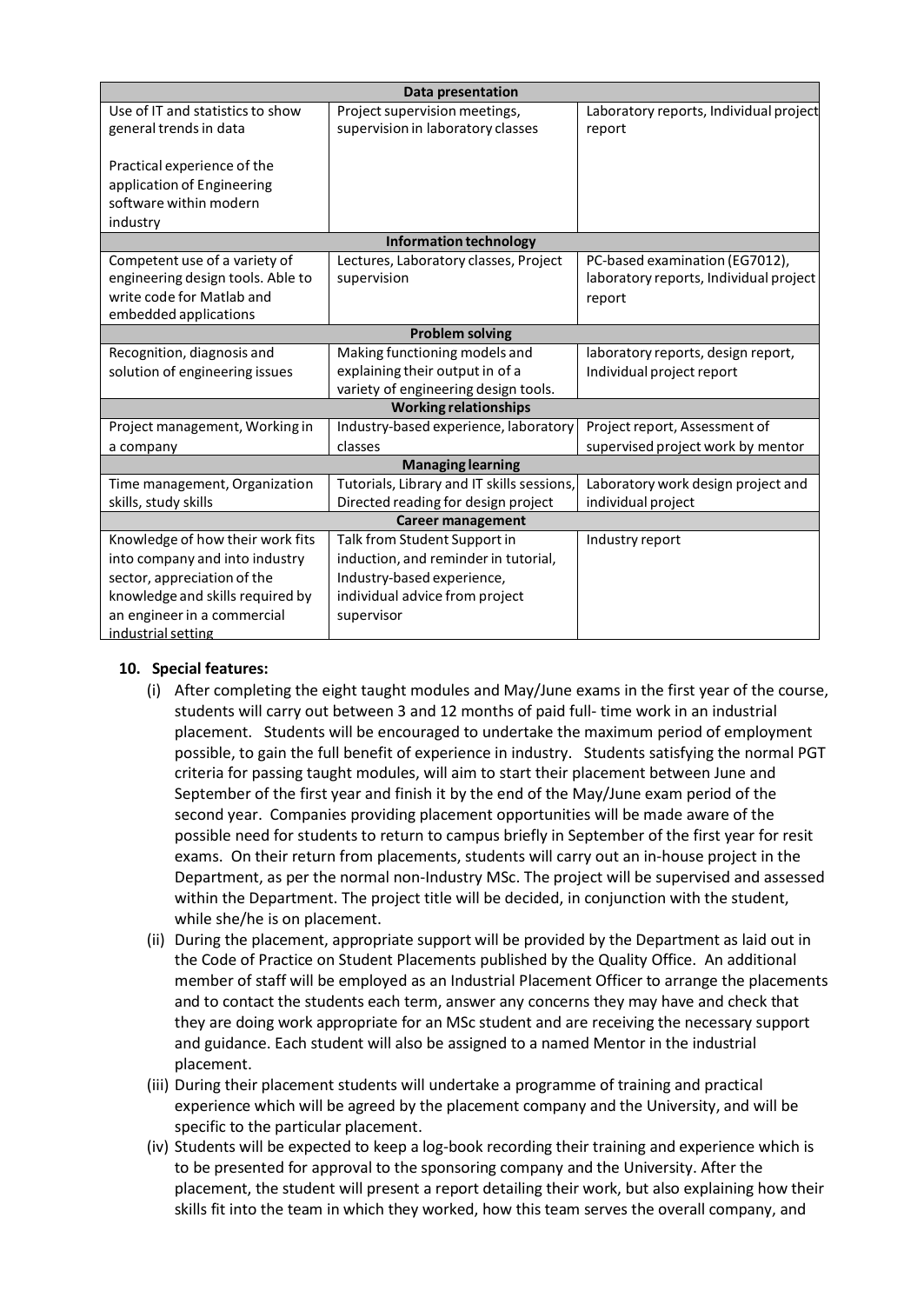how the company fits into the industrial sector. This report is the only assessment concerned with the industrial placement. It will be assessed on a pass/fail basis and will have no credit weighting in the MSc.

- (v) Students who do not satisfactorily complete their industrial placement will receive an ordinary MSc in the same subject area as the 'with Industry' MSc.
- (vi) Any intellectual property generated during the placement will belong to the industrial partner. The salary paid by the industrial partner to the student will be a matter to be agreed between these two parties, although the departmental representative will make a recommendation. However, students will not be allowed to take unpaid placements.
- (vii)This course has been accredited by IET and InstMC for 5 years from the 2014 intake.

## **11. Indications of programme quality:**

The 'with Industry' MSc relies on the industrial partner to provide work suitable for an MSc student. Although it will be the job of the Industrial Placement Officer to help students find suitable placements, no student will be guaranteed a placement, and the overall responsibility for securing one remains with the student.

It is intended that the Industrial Placement Officer build a database of suitable industrial partners, making them aware of the Department's requirements and the skills offered by our students. The role will also include helping students to prepare a CV and apply for placements, with the support of the Careers Service. The Industrial Placement Officer will be a suitably qualified person with some knowledge of engineering in an industrial setting, and will not be an existing staff member in the Engineering Department. There will therefore be no further stretching of current resources beyond the increased enrolment numbers expected from this, more attractive course, and the increased duties pertaining to the new PGT regulations.

Before any placement is confirmed, the Industrial Placement Officer in the Department of Engineering will have ensured that it is of a suitable level and area of expertise. To assess this, the Industrial Placement Officer will ask the industrial partner to fill in a short questionnaire. The industrial partner will be asked to provide:

- a. An indication of the area of the company where the student will work.
- b. An indication of the area of expertise that the student should have or will gain.
- c. Whether the work is suitable only for a UK national, for and EU national or for an overseas student.
- d. The resources available to the student. For example, design software, textbooks, laboratory equipment, product specimens, access to company facilities.
- e. Identification of a suitable industrial mentor (i.e. a graduate with knowledge of the area and at least a couple of years of experience in the field).

This will be scrutinised by the Industrial Placement Officer to ensure that the level of work is suitable. In the unlikely case that an agreement on the placement cannot be reached between the industrial partner and Industrial Placement Officer, then the placement must be rejected by the latter.

During the second term, the placement tutor will list all available and suitable placements for each of the MSc disciplines and send the list to all students who are studying for an MSc with Industry in that discipline. The students will put themselves forward for as many placements on the list as they choose, providing contact details and a fixed-length (e.g. 200 words) summary of their skills/experience/career aims, which the placement tutor will send to the industrial partner, along with their first semester module marks. The industrial partner will then choose a placement student by whatever means they find appropriate. Rooms will be allocated within the University on a fixed date for the industrial partner to interview prospective students, but if the industrial partner instead chooses to conduct telephone interviews, interviews on their own premises, or simply choose from the students' written accounts of themselves, this will also be possible.

Industrial partners will then send the Industrial Placement Officer a ranked list of their choice of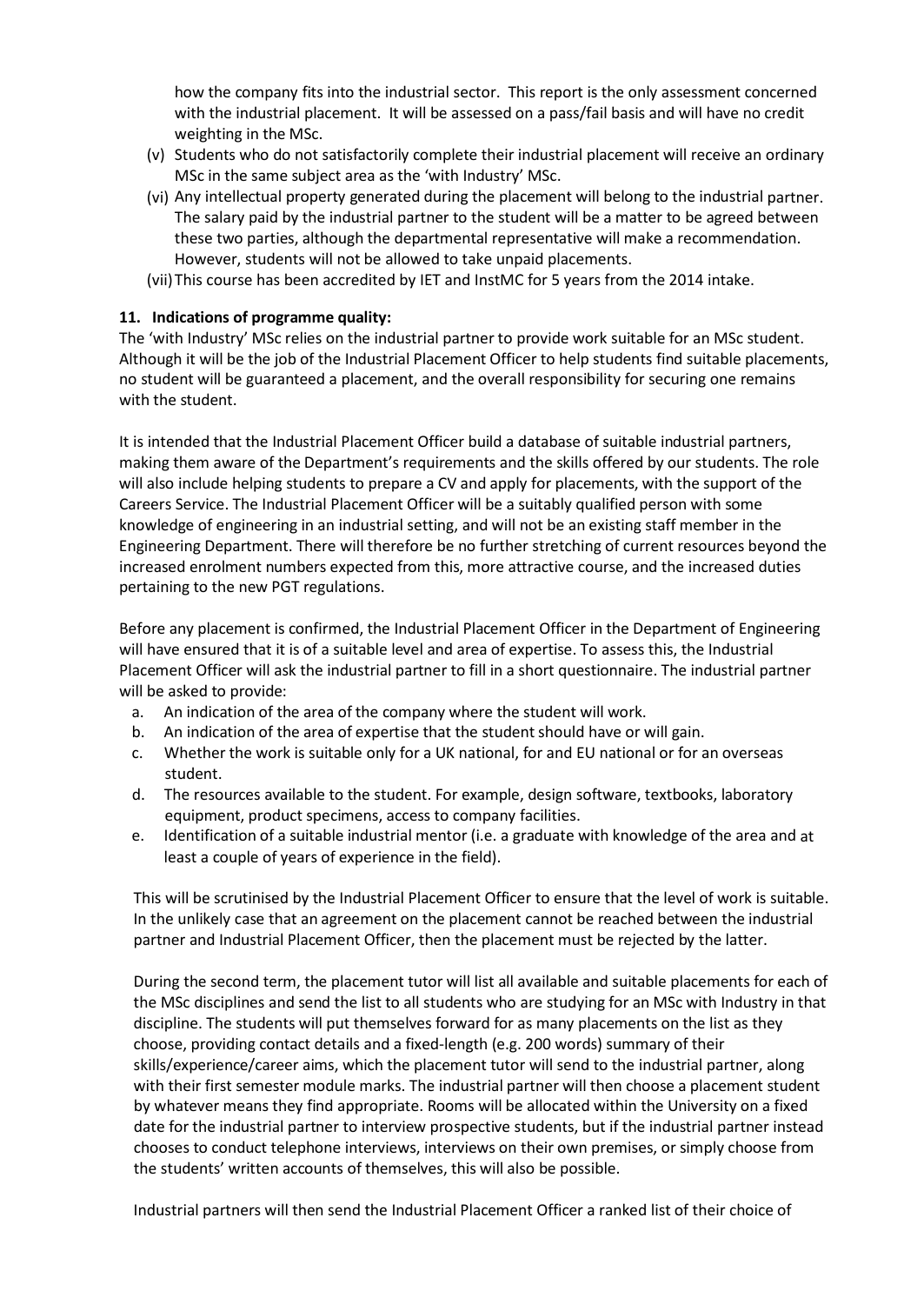student. The placement tutor will e-mail offers to the students who have been placed first on each list. Some student will, no doubt, get several choices and some none at this stage. They shall have a fixed period (e.g. one or two days) to take up the offer, after which it will be withdrawn and sent to the next student on the list.

Apart from the allocation process described above, it will also be possible for students to apply independently to companies/sites which are not included in the database maintained by the Industrial Placement Officer. In this case, there will be no fixed procedure, such as the 200-word summary. However, any placement obtained independently by a student will still be subject to scrutiny by the Industrial Placement Officer, as described above.

If a student ends up with no offers of employment at the end of this process, then they will be transferred on to the analogous 'without Industry' MSc. This will be made clear at the start of the MSc.

Once a student has accepted a placement offer, the industrial partner and student will be put in contact, and will arrange a start date and other details between themselves, but the placement tutor will be available to give advice. The student will be issued with a placement handbook to guide them. This will be adapted from the handbook currently given to undergraduate placement students and is to make them aware of the University's Code of Practice on Student Placements, concerning their responsibilities and those of the University and company.

Any student failing to secure a placement by these means by a fixed date (e.g. the end of the second semester) will be transferred to the analogous 'without industry' MSc. This will be made clear to all students before they take up their MSc and also written in the MSc guide.

Contact will be made with the student by the Industrial Placement Officer at least twice in the duration of the placement. Preferably one of these events will take the form of a visit to the company. However, if this is not possible, then the student could meet the placement tutor in the department or they could talk on the telephone.

If the placement is terminated before the agreed time, then the placement tutor will endeavour to discover the events that caused the termination and report to the MSc exam board. If the termination is due to the student's behaviour or negligence, then the Department reserves the right to withdraw the MSc with Industry, and award the student the analogous ordinary MSc. If the circumstances are outside the student's control, then the Industrial Placement Officer will endeavour to find an alternative placement. In this case, whether an alternative placement can be found or not, the student will be awarded an MSc with Industry.

The University's Code of Practice on Student Placements shall be adhered to.

# **12. Scheme of Assessment**

This programme follows the same scheme as the non-industry-based MSc, namely the Senate Regulation 6for Taught Postgraduate Programmes. 120 credits are allocated to the taught modules, 60 to the project and none to the industrial placement. See [http://www2.le.ac.uk/offices/sas2/regulations/general-regulations-for-taught-programmes.](http://www2.le.ac.uk/offices/sas2/regulations/general-regulations-for-taught-programmes)

#### **13. Progression points**

See: Senate Regulation 6 governing taught postgraduate programmes <http://www2.le.ac.uk/offices/sas2/regulations/general-regulations-for-taught-programmes>

In order to progress onto the industrial placement students must: 1) have passed **at least one module at Merit level** and have **failed maximum one module** at the end of **Semester 1**; any student failing to satisfy this requirement at the end of Semester 1 will be removed from the MSc with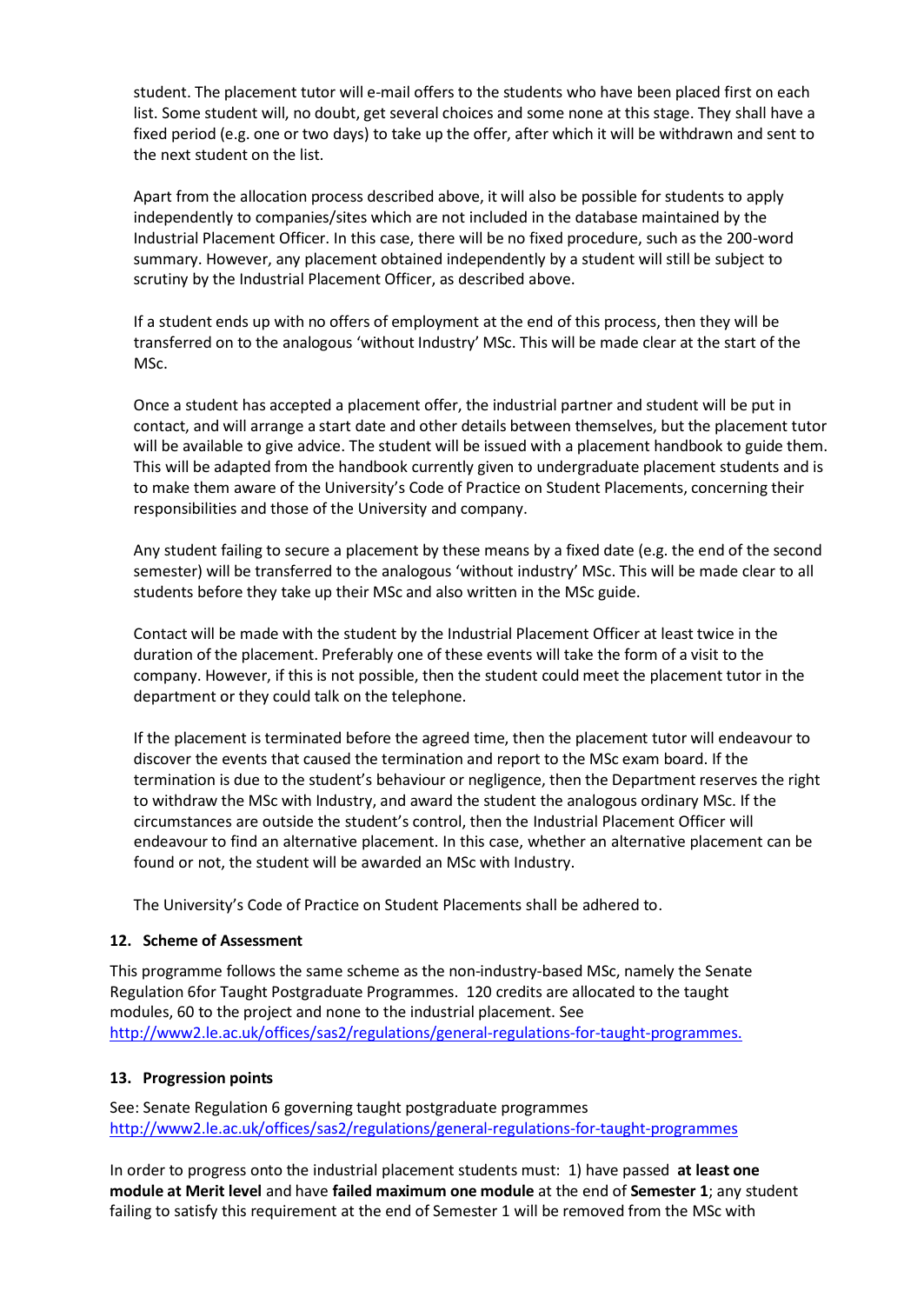Industry programme, and revert back to the standard campus-based MSc; 2) have passed **at least two modules at Merit level** and have **failed maximum two modules** at the end of **Semester 2**; any student failing to satisfy this requirement at the end of Semester 2 will be removed from the MSc with Industry programme, and revert back to the standard campus-based MSc. In the event that the student is moved to the standard campus-based MSc, the company where the placement was to be held will be notified immediately. For overseas students, the UKBA will also be informed immediately. This may happen in June of the first year. Companies offering placements will be warned of this eventuality at the outset, and any contract of employment shall be made subject to satisfactory completion of the taught part of the MSc.

## **14. Rules relating to re-sits or re-submissions:**

Re-assessment rules for taught postgraduate programmes apply. See: Senate Regulation 6 governing taught postgraduate programmes <http://www2.le.ac.uk/offices/sas2/regulations/general-regulations-for-taught-programmes>

The written examinations in the taught elements of the programme can be resat. Generally, coursework cannot be resat. In practice all but the weakest students failing a module will be able to pass it by resitting the examination. In the case that a module has no components that can be resat, this must be stated explicitly in the module description given in the MSc handbook. The project would not be able to be resat. Before failing the project, the student would undergo a viva, in which the original mark given to the project could be raised to no more than the pass mark (50%). Any student failing the project would not receive an MSc, but may be considered for a Postgraduate Diploma or Postgraduate Certificate.

# **15. Additional information** [e.g. timetable for admissions]

Admissions will only take place in October each year.

#### **16. External Examiner**

The details of the External Examiner(s) for this programme and the most recent External Examiners' reports can be found [here.](https://exampapers.le.ac.uk/xmlui/handle/123456789/214)

#### **Appendix 1: Programme structure** (programme regulations) All modules are compulsory

|                                             | Credits | Dates               |
|---------------------------------------------|---------|---------------------|
| <b>YEAR 1</b>                               |         |                     |
| Compulsory                                  |         |                     |
| Induction                                   | 0       | Week 1 / Semester 1 |
| EG7012 MATLAB and CAD                       | 15      | Semester 1          |
| EG7013 Modelling and Classification of Data | 15      | Semester 1          |
| EG7014 High Reliability Embedded Systems    | 15      | Semester 1          |
| EG7021 Radio Systems                        | 15      | Semester 1          |
| EG7016 Design of Discrete Systems           | 15      | Semester 2          |
| EG7017 Real-Time Signal Processing          | 15      | Semester 2          |
| <b>EG7022 Digital Communications</b>        | 15      | Semester 2          |
| <b>EG7023 Radio Communications</b>          | 15      | Semester 2          |
| <b>YEAR 2</b>                               |         |                     |
| Industrial Placement                        | 0       | Semester 1&2*       |
| EG7020 Individual Project                   | 60      | Semester 2/Summer   |